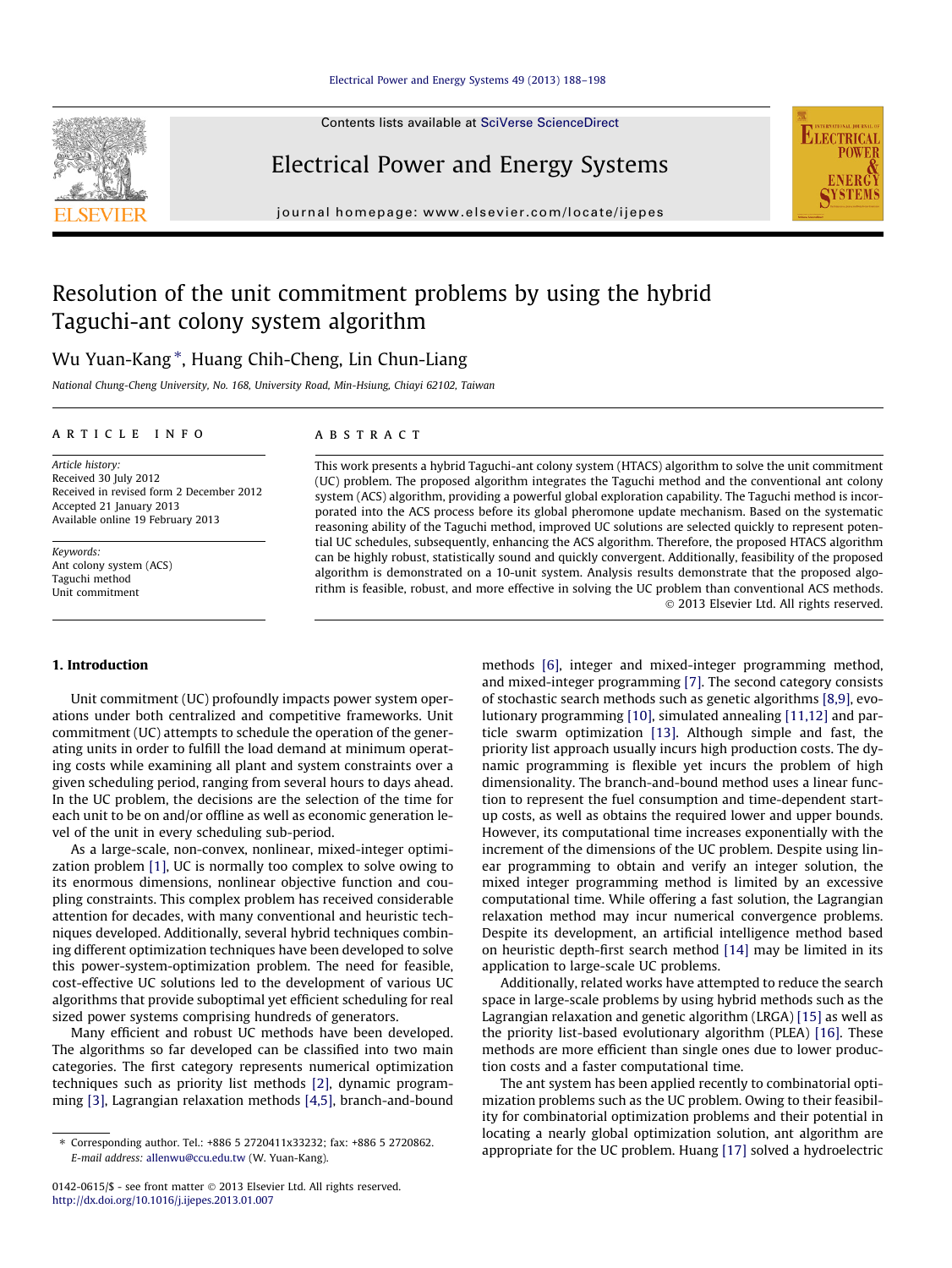generation scheduling problem using ant colony system-based optimization approaches. Simon and Yu [\[18,19\]](#page--1-0) introduced the ant colony search algorithm for solving UC problems. Shi [\[20\]](#page--1-0) developed an approach by combining an ant colony optimization method and random search schemes for the UC problem. Christopher [\[21\]](#page--1-0) proposed a nodal ant colony optimization scheme to solve a profit based UC problem in a deregulated power system environment. Vaisakh [\[22\]](#page--1-0) developed an evolving ant colony optimization method for solving UC problem. In this method, an optimal set of ant colony optimization (ACO) parameters is found, while ACO solves the UC problem. Owing to the nature of the ACS algorithm, the application of ACS on the UC problem of a large-scale power system would require an appropriately simplified procedure. Jang [\[23\]](#page--1-0) proposed a useful and efficient method to enhance the ACS performance on the UC problem.

Despite the satisfactory performance of conventional ant systems for small problems with a moderate dimension and searching space, ant systems require an excessive computational time for large-scale unit commitment. In addition, these systems may be limited in convergence, and local optimal solutions may be generated. To overcome these limitations, this work presents a novel method, HT-ACS, for solving the UC problem for a 24 h period. HT-ACS combines ACS [\[17–20\]](#page--1-0) with the Taguchi method [\[24\].](#page--1-0) HTACS is inserted into the ACS procedure before its global pheromone update. The systematic reasoning ability of TM is used to select an improved UC solution quickly for representing the potential UC schedule. Therefore, the TM experimental design method can enhance ACS, explaining why HTACS is more robust, statistically sound, and quickly convergent. Moreover, effectiveness of the proposed method is demonstrated by testing it on an actual system. Comparing our results with those from previous methods using the traditional ACS algorithm reveals that the proposed algorithm provides a more accurate solution within a shorter execution time.

Several up-to-date reviews of the literature on UC problems are listed in [\[25–30\]](#page--1-0). Furthermore, recent research on the UC problem concerning the IEEE 118-bus system is presented in [\[31–33\]](#page--1-0).

Indeed, owing to the nature of the ACS algorithm, the application of ACS or HTACS on the UC problem of a large-scale power system would require an appropriate simplified procedure. The method proposed by Se-Hwan Jang et al. is one of the useful and efficient methods. In our study, the simplified procedure for the UC problem includes:

#### 2. Problem formulation

The UC problem attempts to determine the start-up and shutdown schedules as well as generation outputs of thermal units to satisfy the fluctuating load requirements over a scheduling period at minimal cost. With the total scheduling time divided into a set of shorter time intervals, the UC problem can be mathematically formulated as a constrained nonlinear optimization problem.

Fuel cost is the major component of the operating costs. For all committed generating units, the total fuel cost is minimized by economically dispatching the units. The fuel cost function of a unit can be expressed as a second-order polynomial. The UC problem is described as follows:

Minimize 
$$
F = \sum_{t=1}^{T} \sum_{i=1}^{N} v_{it} F C_{it} (P_{it}) + ST_{it} + SD_{it}
$$
 (1)

where F denotes the total cost over the entire scheduling periods including operating costs; T represents the total scheduling period; N refers to the number of a generator;  $FC_{it}(P_{it})$  is the full cost at the tth hour (\$/h);  $v_{it}$  denotes the on/off status of unit *i* at the tth hour (on = 1 and off = 0);  $ST_{it}$  (\$/h) is start-up cost of unit *i* at the *t*th hour; and  $SD_{it}$  (\$/h) refers to the shut down cost of unit *i* at the *t*th hour.

Fuel cost is generally the I/O curve that is modeled with a quadratic function

$$
FC_{it}(P_{it}) = a_i P_{it}^2 + b_i P_{it} + c_i \quad (\text{\textcircled{\#}}/hr) \tag{2}
$$

where  $P_{it}$  (MW) denotes the power level at the tth hour; and  $a_i$ ,  $b_i$  and  $c_i$  are the unit cost coefficients.

Start-up cost is a function of the number of hours that the unit has been down. A simplified time-dependent start-up cost is also adopted:

$$
ST_{it} = \begin{cases} hot start \cos t \text{ when } & T_{i,down} \le T_{it,off} < H_{it,off} \\ cold start \cos t \text{ when } & T_{it,off} \ge H_{it,off} \end{cases}
$$
 (3)

 $H_{it,off} = T_{i,down} + T_{it,cold}$ 

where  $T_{it,off}$  is the duration for which the *i*th unit is continuously off-line at the tth hour;  $T_{i,down}$  is the ith unit minimum down time; and  $T_{itcold}$  is the *i*th unit cold start time.

Minimization of the cost  $F$  is subject to the following constraints:

(a) Power balance

$$
\sum_{i=1}^{N} \nu_{it} \times P_{it} = P_{Dt} \tag{4}
$$

where  $P_{Dt}$  is system load demand at the tth hour.

(b) Minimum up-time  
\n
$$
T_{it,on} \geqslant T_{i,up}
$$
\n
$$
(5)
$$

where  $T_{it,on}$  is duration for which the *i*th unit is continuously on-line at the tth hour, and  $T_{i,up}$  refers to the *i*th unit minimum up time.

(c) Minimum down-time

$$
T_{it,off} \geqslant T_{i,down} \tag{6}
$$

where  $T_{it,off}$  is duration for which the *i*th unit is continuously offline at the tth hour, and  $T_{i,down}$  is the ith unit minimum down time.

(d) Maximum and minimum output limits on generators 
$$
P_{i,\min} \leq P_{it} \leq P_{i,\max}
$$
 (7)

where  $P_{i,min}$  and  $P_{i,max}$  are the minimum and maximum limits of unit i respectively.

(e) Ramp rate limits for unit generation changes  
\n
$$
P_{it} \leq P_{i(t-1)} + UR_i
$$
 as generation increases\n
$$
(8)
$$

$$
P_{it} \geqslant P_{i(t-1)} - DR_i \quad \text{as generation decreases} \tag{9}
$$

where  $UR_i$  (MW/h) denotes the ramp-up rate limit of unit *i*, and  $DR_i$ (MW/h) is the ramp-down rate limit of unit i.

(f) Spinning reserve  
\n
$$
\sum_{i}^{N} v_{it} \times P_{i, \text{max}} \ge P_{Dt} + R_t
$$
\n(10)

where  $R_t$  refers to the spinning reserve at the tth hour.

The system and unit capacity related constraints (4), (7), and (10) can be handled by solving the economic dispatch problem at each state. After the searching space of multi-stage scheduling is determined, the unit transition-related constraints, i.e. (3), (5), and (6), are considered during state transition by the ant colony system algorithm.

#### 3. Brief introduction of Taguchi method

Pioneered by G. Taguchi in 1985, the Taguchi method(TM) is based on an appropriate orthogonal array (OA), and is normally used to analyze experimental results and derive the optimum value of parameters with a high degree of freedom. For parameter optimization problems with a given computable objective function, use of